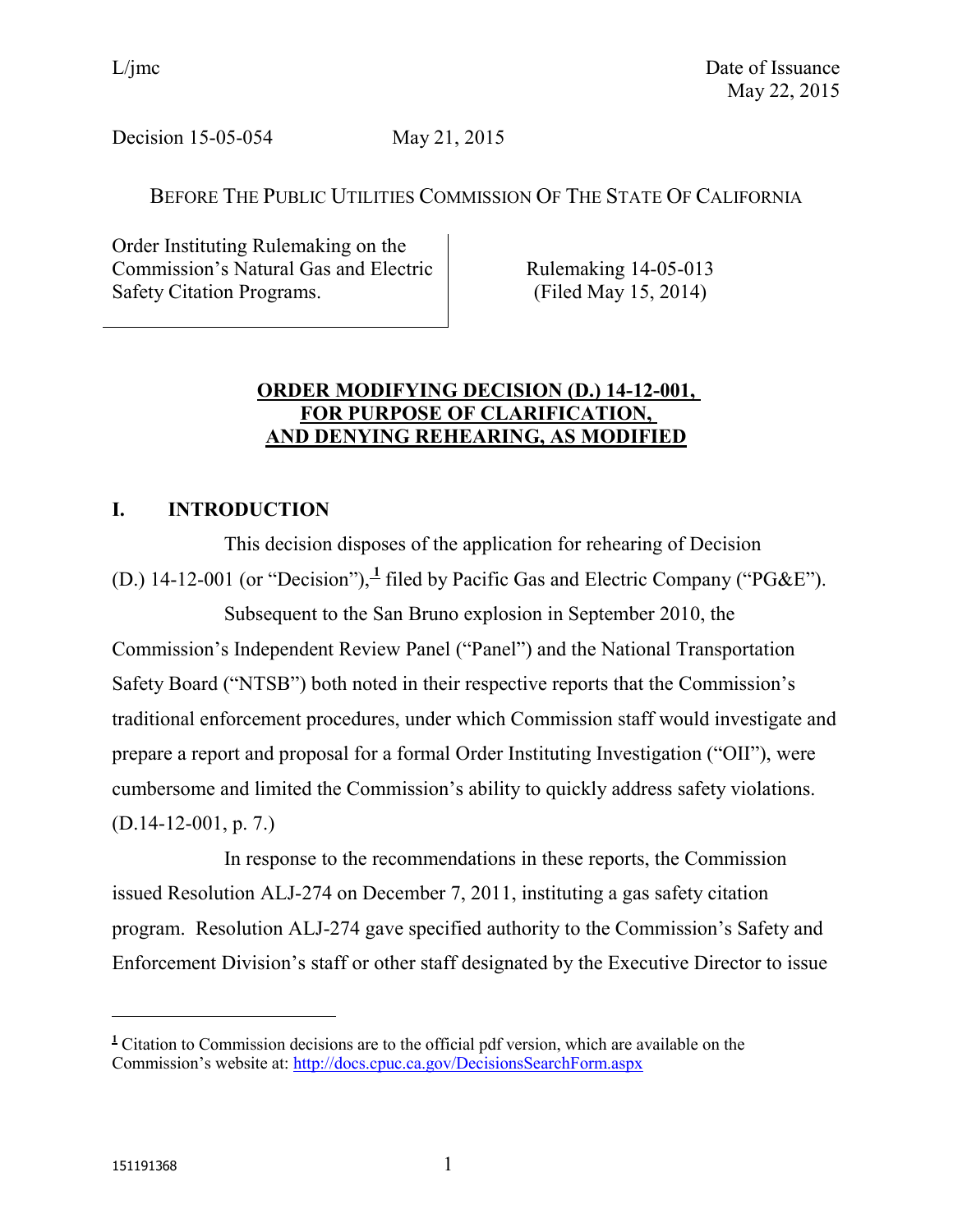citations to all gas corporations to enforce compliance with the Commission's General Order ("GO") 112-E, including federal regulations that the GO incorporates by reference,<sup>2</sup> to require immediate correction of violations, and to levy fines for violations

in the amounts prescribed by Section 2107, among other things.

(D.14-12-001, p. 7.)

 $\overline{a}$ 

In 2013, the Legislature enacted Senate Bill 291 ("SB") 291, which added Section 1702.5 to the Public Utilities Code<sup>3</sup> requiring the Commission to develop and implement a safety enforcement program for gas corporations and electrical corporations by July 1, 2014, and January 1, 2015, respectively.**<sup>4</sup>**

<sup>3</sup> All subsequent section references are to the Public Utilities Code, unless otherwise specified.

**4 4** Stats. 2013, ch. 601. Section 1702.5 provides as follows:

- (a) The commission shall, in an existing or new proceeding, develop and implement a safety enforcement program applicable to gas corporations and electrical corporations which includes procedures for monitoring, data tracking and analysis, and investigations, as well as issuance of citations by commission staff, under the direction of the executive director. The enforcement program shall be designed to improve gas and electrical system safety through the enforcement of applicable law, or order or rule of the commission related to safety using a variety of enforcement mechanisms, including the issuance of corrective actions, orders, and citations by designated commission staff, and recommendations for action made to the commission by designated commission staff.
	- (1) When considering the issuance of citations and assessment of penalties, the commission staff shall take into account voluntary reporting of potential violations, voluntary removal or resolution efforts undertaken, the prior history of violations, the gravity of the violation, and the degree of culpability.
	- (2) The procedures shall include, but are not limited to, providing notice of violation within a reasonable period of time after the discovery of the violation.
	- (3) The commission shall adopt an administrative limit on the amount of monetary penalty that may be set by commission staff.

*(footnote continued on next page)*

**<sup>2</sup>** GO 112-E contains specific rules governing the design, construction, testing, maintenance, and operation of utility gas gathering, transmission, and distribution pipeline systems and supplements compliance with the federal standards set forth in the Code of Federal Regulations Title 49, Parts 190, 191, 192, 193, and 199.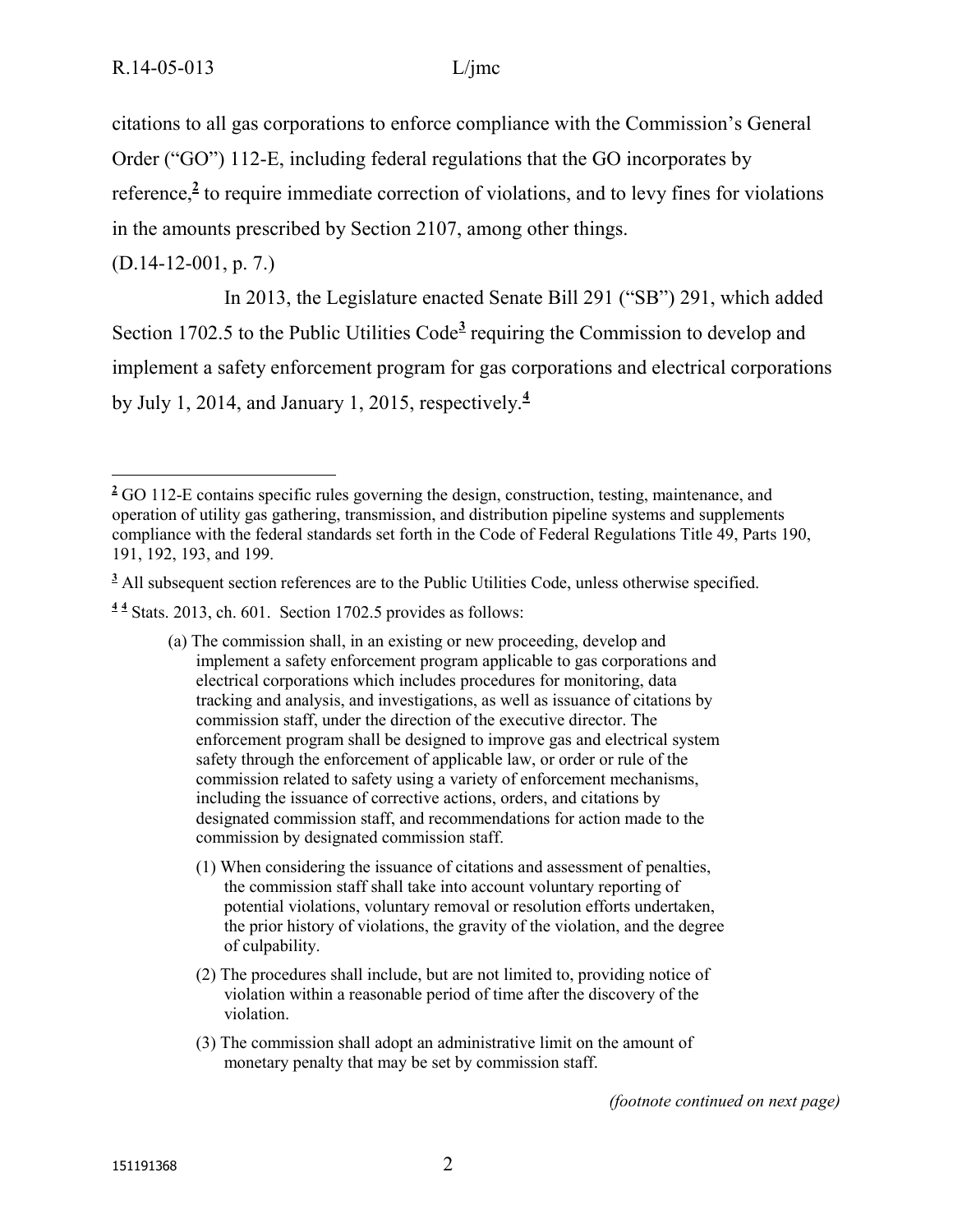$\overline{a}$ 

In D.14-12-001, we adopted an electric safety citation program, similar in substance to Resolution ALJ-274's gas safety citation program, and determined that it meets the requirements of SB 291. (D.14-12-001, p. 2.)<sup>5</sup> The Decision gives to the Safety and Enforcement Division ("SED"), or such other staff as may be designated by the Executive Director, the authority to issue citations to any electrical corporation owning or operating electrical supply facilities for violations of GO 95, GO 128, GO 165, GO 166, GO 174, or "other related decisions, codes, or regulations applicable to electrical supply facilities." (D.14-12-001, p. 11.) The Decision also authorizes Commission staff to require the immediate correction of violations and to assess penalties for each violation at the maximum amount set forth in section 2107. (D.14-12-001,

### *(footnote continued from previous page)*

- (b) The commission shall develop and implement an appeals process to govern the issuance and appeal of citations or resolution of corrective action orders issued by the commission staff. . . . The appeals process shall provide the respondent a reasonable period of time, upon receiving a citation, to file a notice of appeal, shall afford an opportunity for a hearing, and shall require the hearing officer to expeditiously provide a draft disposition.
- (c) The commission shall, within a reasonable time set by the commission, conclude a safety enforcement action with a finding of violation, a corrective action order, a citation, a determination of no violation, approval of the corrective actions undertaken by the gas corporation or electrical corporation, or other action. The commission may institute a formal proceeding regarding the alleged violation, potentially resulting in additional enforcement action, regardless of any enforcement action taken at the commission staff level.
- (d) The commission shall implement the safety enforcement program for gas safety by July 1, 2014, and implement the safety enforcement program for electrical safety no later than January 1, 2015.
- (e) This section does not apply to an exempt wholesale generator, a qualifying small power producer, or qualifying cogenerator, as defined in Section 796 of Title 16 of the United States Code and the regulations enacted pursuant thereto. Nothing in this section affects the commission's authority pursuant to Section 761.3.

 $\frac{5}{2}$  In Order Instituting Rulemaking ("OIR"), R.14-05-013, the Commission stated that because the existing ALJ-274 gas safety citation program complies with SB 291, the Commission did not need to address development and implementation of an SB 291-compliant gas safety citation program. (R.14-05-013, p. 8, fn. 8; see also, D.14-12-001, p. 9, fn. 9.)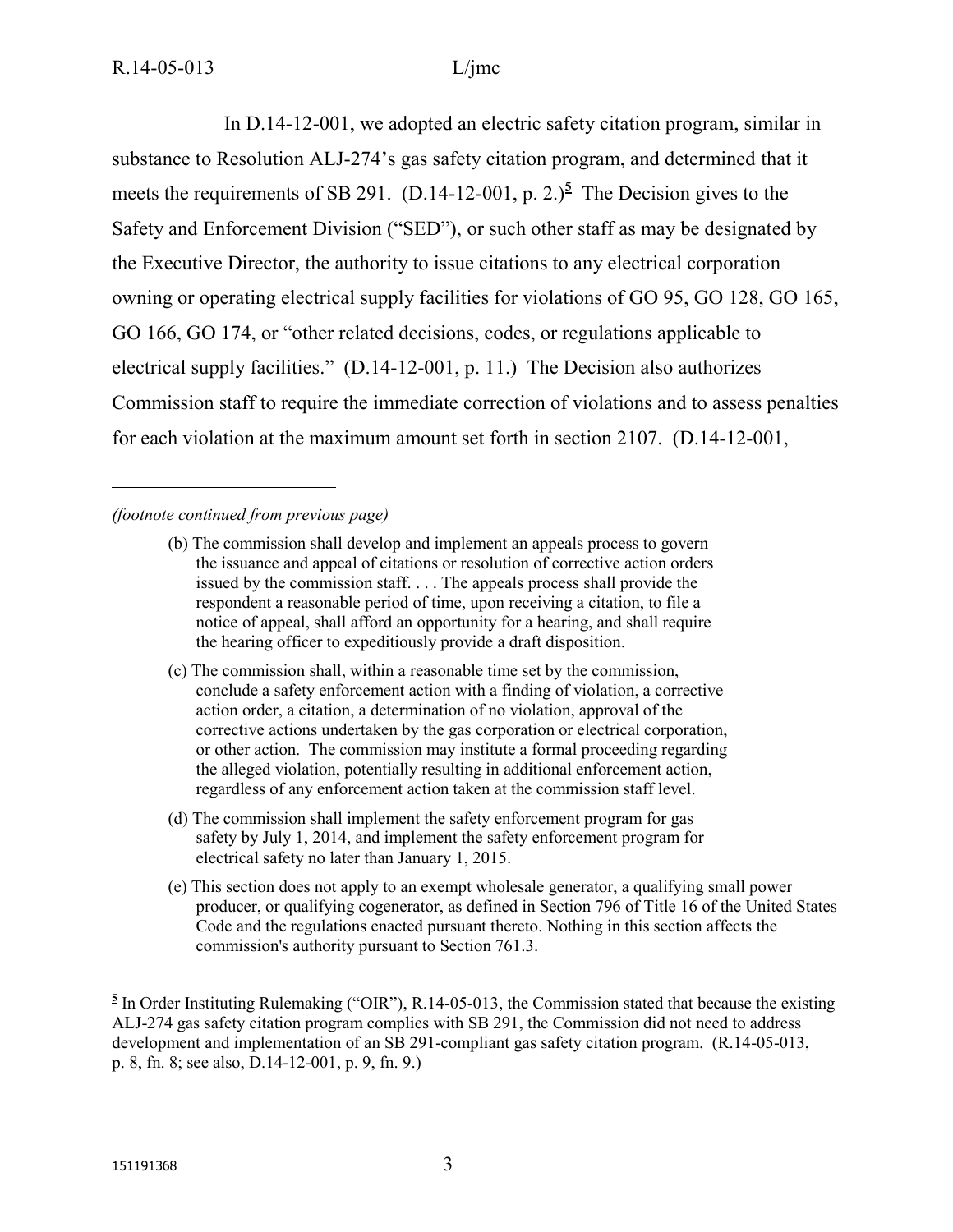pp. 11-12.) The Decision further provides that the proceeding (R.14-05-013) remains open to, among other things, provide a forum for making improvements and refinements to the Commission's natural gas and electric safety citation programs. (D.14-12-001, p. 2.)

PG&E timely filed a timely application for rehearing. In its rehearing application, PG&E alleges the Decision errs by: (1) failing to provide notice of violation within a reasonable period of time as required by SB 291; (2) retroactively applying the electric safety citation program in violation of due process; (3) failing to adopt an administrative limit on penalties as required by SB 291; and (4) adopting a program that is unconstitutionally vague about what constitutes a violation while contradicting Commission precedent about the purpose of the Commission's maintenance requirements.

The Office of Ratepayer Advocates ("ORA') filed a response opposing PG&E's application for rehearing and supporting D.14-12-001. Southern California Edison Company filed a response supporting PG&E's application for rehearing.

We have carefully considered all of the arguments presented by PG&E, and are of the opinion that no legal error has been demonstrated. However, for the purpose of clarification, we modify Section 1.B.1 of Appendix A of D.14-12-001 to incorporate the language set forth in Section 1702.5(a)(2). Accordingly, rehearing of D.14-12-001 is denied, as modified.

### **II. DISCUSSION**

**A. Consistent with the requirements of section 1702.5(a)(2), the procedures adopted by the Decision for the Commission's electric safety citation program provide that the utility is given notice of a violation within a reasonable period of time after discovery.**

Section 1702.5(a)(2) requires the Commission's electric safety citation program to include procedures ensuring that the Commission provides notice of a violation or violations within a reasonable period of time after discovery.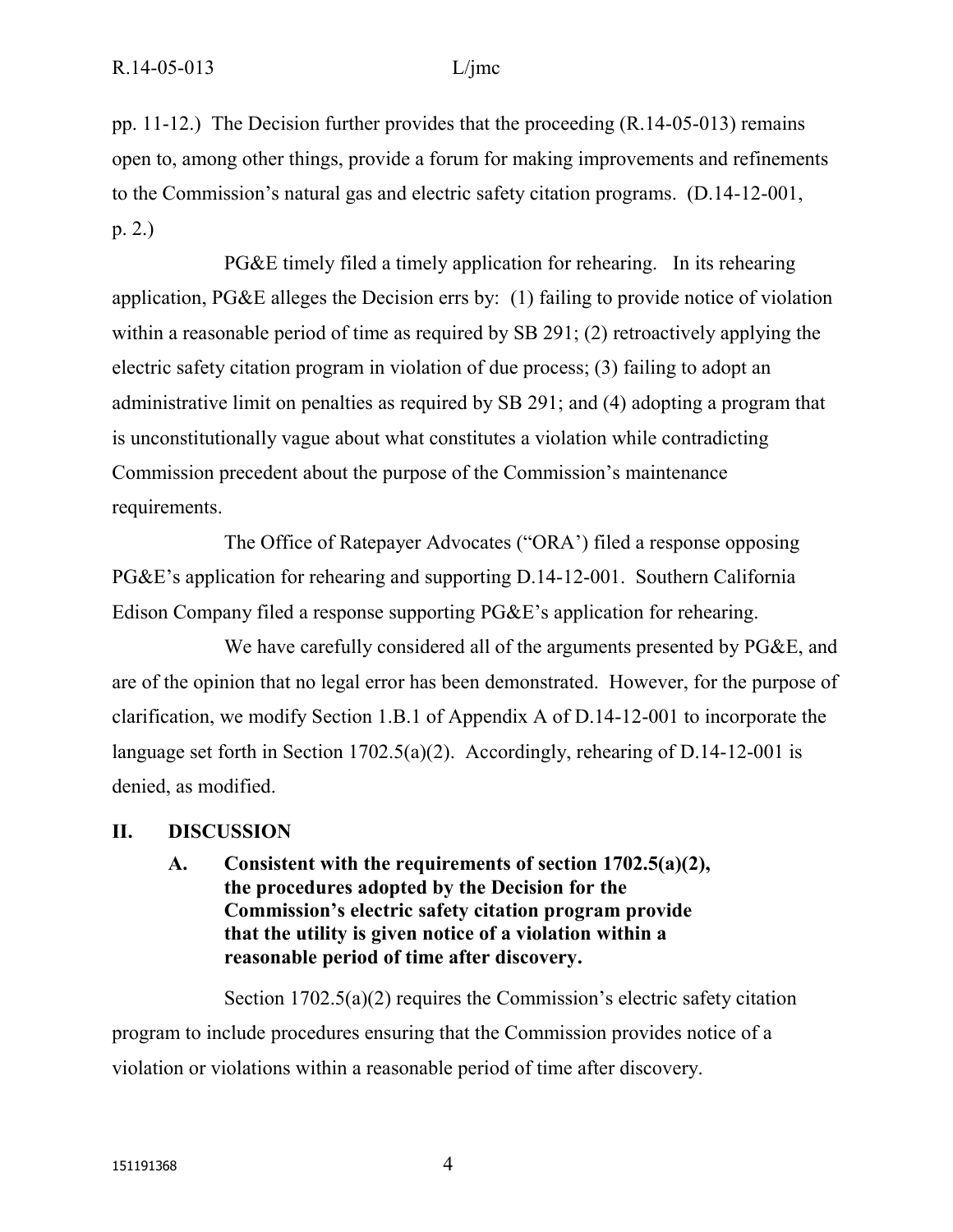PG&E alleges that the Commission's procedures for its electric safety citation program – as set forth in Appendix A to the Decision – does not include any requirement that the Commission provide notice of violation to the utility within a reasonable period of time after discovery of the violation. (Rhg. App., p. 1.)

PG&E appears to be arguing non-compliance with a statutory requirement when none exists. Although Appendix A of the Decision does not incorporate the specific language set forth in in Section 1702.5(a)(2), the Decision does discuss this notice requirement. (D.14-12-001, pp. 8-9.) The Decision acknowledges that the first priority of this proceeding (R.14-05-013) was to develop and implement a program consistent with SB 291, which includes various requirements including providing reasonable notice of violations. (D.14-12-001, pp. 8-9.) Moreover, the Decision found that the electric safety citation program satisfies the requirements of SB 291. (D.14-12-001, p. 43 [Conclusion of Law 19].) Thus, there is no legal error. However, for the purpose of clarification, Section 1.B.1 of Appendix A of D.14-12-001 should be modified to incorporate the language set forth in Section 1702.5 (a)(2).

Although it is unclear, PG&E also appears to be arguing the Commission should have spelled out a specific time period. It appears that PG&E is implying that the Legislature meant to create a statute of limitations defense, or laches defense, or that a citation issued is otherwise time barred. PG&E is wrong. **6**

First, there is no express or implied language in Section 1702.5 establishing the Legislature's intent to create any type of time bar to the authorized citations. The fact that the Legislature did not define a "reasonable amount of time" in Section  $1702.5(a)(2)$ shows the Legislature intended for the Commission to make that determination. Given the many different types of safety violations, it makes sense that the Legislature meant

 **6** Rhg. App., pp. 2-3. See also D.14-12-001, pp. 19-20.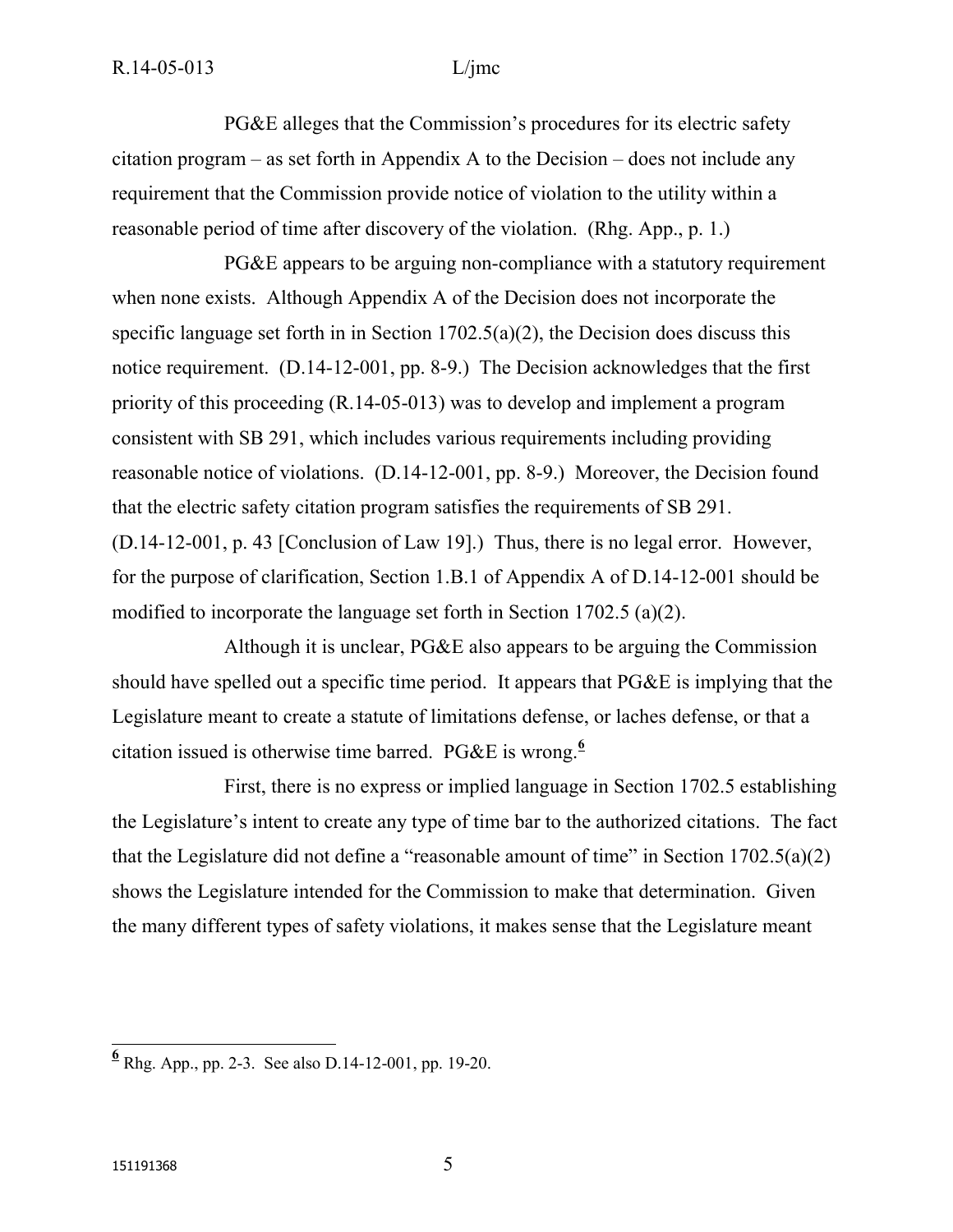for the Commission to have some flexibility in this regard.**<sup>7</sup>** Thus, there was no requirement in the statute for the Commission to set forth a specific time period.

Second, the primary purpose of SB 291was to authorize the Commission to act quickly when it comes to addressing safety violations of a gas or electrical corporation. The Senate Energy, Utilities and Communications Committee's March 28, 2013 analysis of SB 291, as introduced, sheds light on this issue. That analysis, states in pertinent part, as follows:

> 1. Author's Purpose. This bill would direct the CPUC to. . . develop procedures to delegate authority to issue citations. . . and fines to electrical and gas corporations to its safety enforcement staff. Authority is already delegated to staff under ALJ-274 to cite and fine gas corporations, and the author seeks to extend that authority to electrical corporations. The author argues this delegation of authority will increase safety by expediting the process for safety enforcement. Furthermore, it will satisfy any concern that the delegation of this authority is unlawful.**<sup>8</sup>**

Similarly, the Assembly Committee on Appropriation's July 3, 2013 analysis of SB 291, as amended, states in pertinent part as follows:

**8** Bill Analyses of SB 291, dated March 28, 2013 (emphasis added), which is available at [http://www.leginfo.ca.gov.](http://www.leginfo.ca.gov/) Go to Bill Information 2013-2014, search for SB 291.

**<sup>7</sup>** The Legislature clearly specified its intent for the Commission to determine what constitutes "a reasonable amount of time." As stated in Section 1702.5(c):

The commission shall, within a reasonable time set by the commission, conclude a safety enforcement action with a finding of violation, a corrective action order, a citation, a determination of no violation, approval of the corrective actions undertaken by the gas corporation or electrical corporation, or other action. The commission may institute a formal proceeding regarding the alleged violation, potentially resulting in additional enforcement action, regardless of any enforcement action taken at the commission staff level.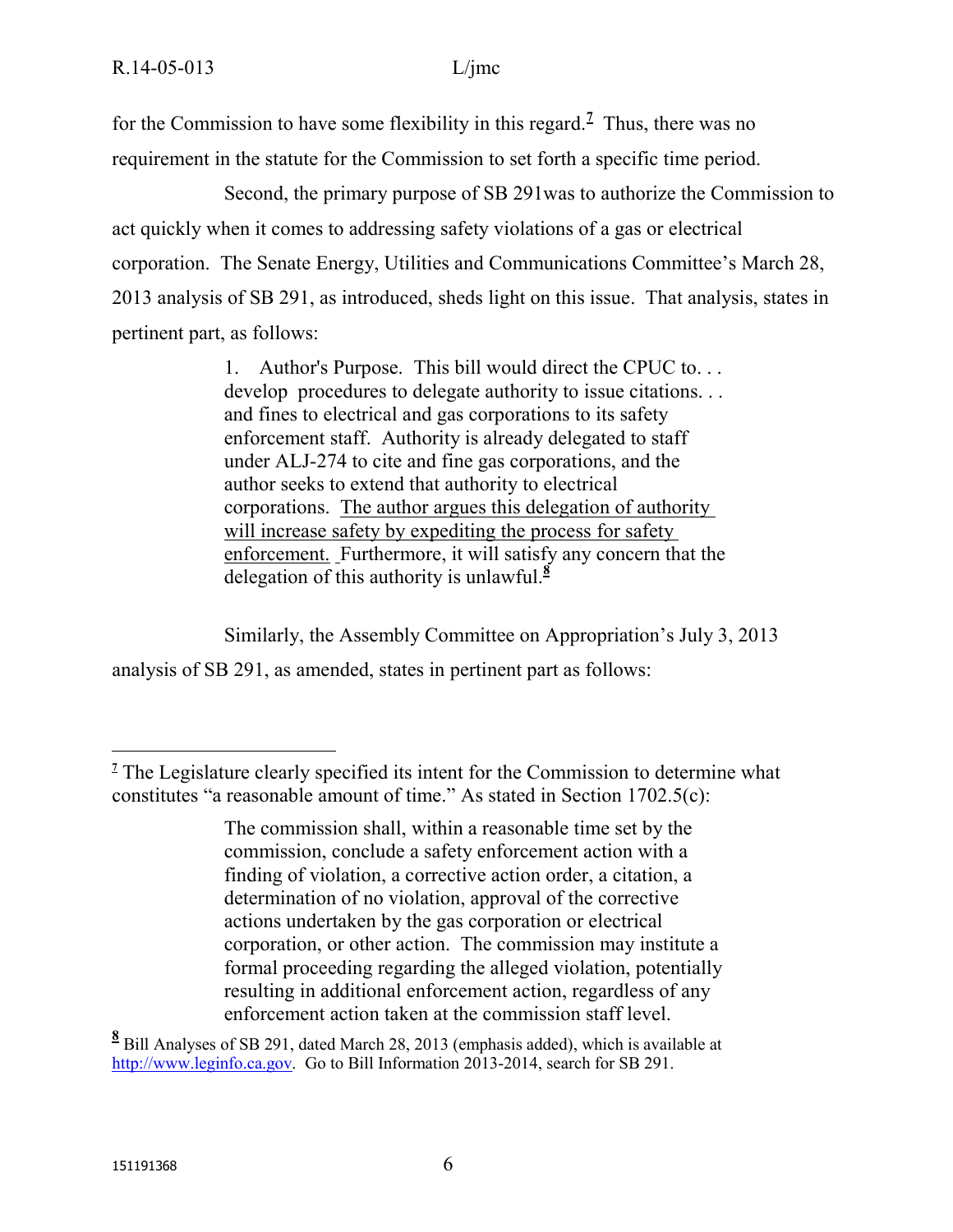Traditional enforcement mechanisms may take over a year and are usually performed in reaction to accidents involving multiple fatalities or extensive property damage. Smaller violations may indicate serious problems and should be addressed in an expedited manner. **9**

Pursuant to this legislative mandate, the Decision states, "]t]he Commission delegates this authority to staff to require the immediate cure of the cited violations and requires staff to levy penalties for violations. . . ." (D.14-12-001, p. 11, emphasis added.)

Based on the above, and in accordance with Section  $1702.5(a)(2)$ , it is clear that PG&E will receive notice of violations in a reasonable period of time after discovery by Commissions staff. Thus, PG&E's allegation lacks merit, and thus, should be denied.

# **B. The Decision does not result in a retroactive application of section 1702.5.**

In the Decision, the Commission granted staff the authority to issue citations for violations that have occurred before and after the date of the Decision. (D.14-12-001, p. 12 & 43 [Ordering Paragraph 2].)

PG&E argues that consistent with constitutional principles of notice and due process, laws should not be given retroactive application. "SB 291 directed the Commission to create a new program – in addition to its existing enforcement authority – to impose penalties for violations of the rules. As such, the new electric citation program should be operative prospectively only." PG&E argues that the Commission has other enforcement tools, including initiating an OII, to enforce alleged violations of the rules that pre-date the new electric safety citation program. (Rhg. App., pp. 3-4.)

PG&E's legal analysis of this issue is flawed. The Commission's application of the electric safety citation program to violations that occurred prior to the issuance of the Decision does not result in a retroactive application of the statute. In fact,

**<sup>9</sup>**<br> **2** Bill Analyses of SB 291, dated July 3, 2013 (emphasis added), which is available at [http://www.leginfo.ca.gov.](http://www.leginfo.ca.gov/) Go to Bill Information 2013-2014, search for SB 291.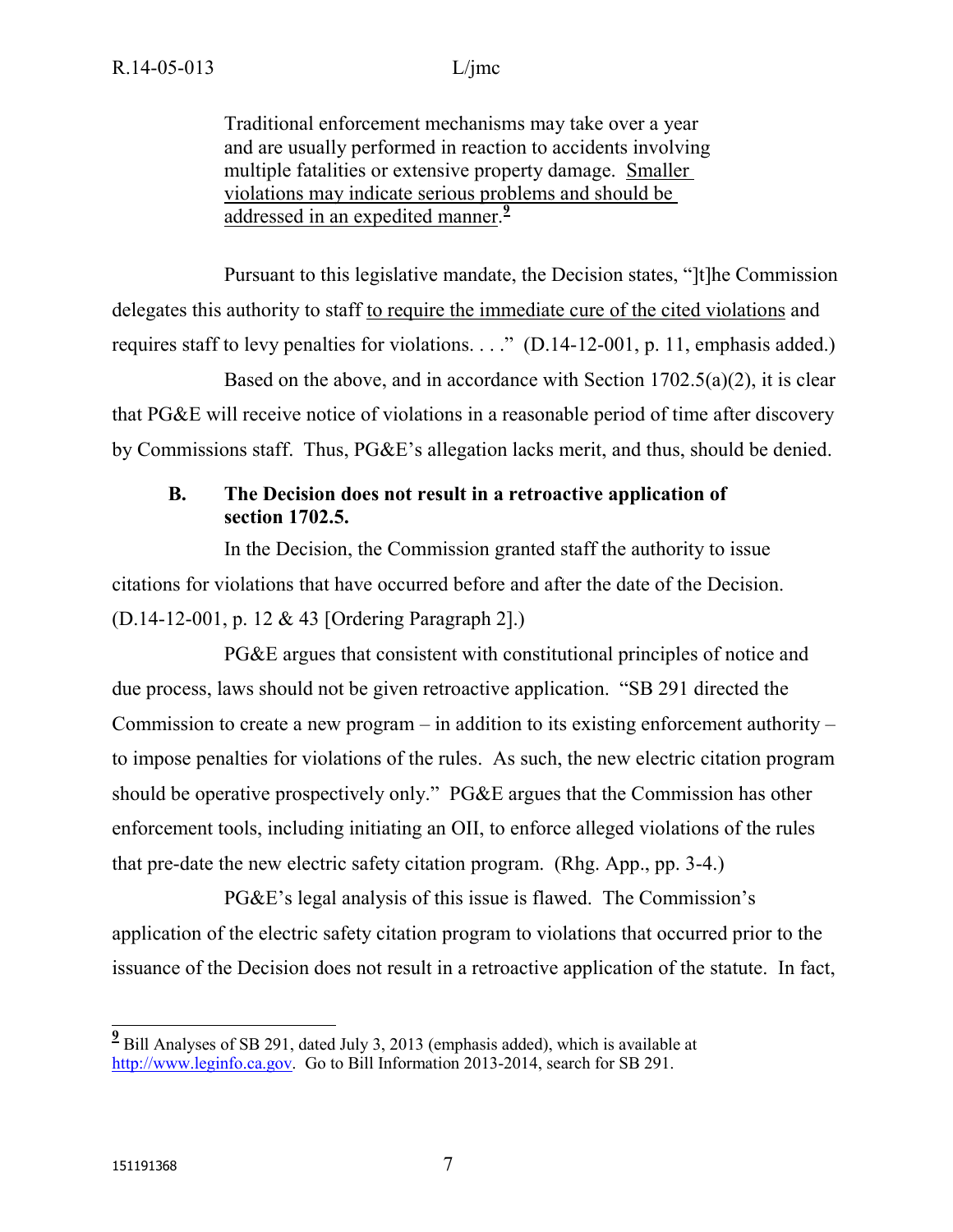the one case PG&E cites in support of its allegation of retroactivity actually clarifies this issue and supports the lawfulness of D.14-12-001. In *Elsner v. Uvegas* (2004) 34 Cal. 4<sup>th</sup> 915, the California Supreme Court explained as follows:

> New statutes are presumed to operate only prospectively absent some clear indication that the Legislature intended otherwise. (*Tapia v. Superior Court* (1991) 53 Cal.3d 282, 287 *(Tapia*); *Evangelatos v. Superior Court* (1988) 44 Cal.3d 1188, 1207; *Aetna Cas. & Surety Co. v. Ind. Acc. Com.*  (1947) 30 Cal.2d 388, 393 (*Aetna Casualty*).) However, this rule does not preclude the application of new procedural or evidentiary statutes to trials occurring after enactment, even though such trials may involve the evaluation of civil or criminal conduct occurring before enactment. (*Tapia,* at pp. 288-289.) This is so because these uses typically affect only future conduct--the future conduct of the trial. "Such a statute 'is not made retroactive merely because it draws upon facts existing prior to its enactment ... . [Instead,] [t]he effect of such statutes is actually prospective in nature since they relate to the procedure to be followed in the future.' [Citations.] For this reason, we have said that 'it is a misnomer to designate [such statutes] as having retrospective effect.' " (Id. at p. 288.)

*(Elsner, supra,* 34 Cal.  $4<sup>th</sup>$  at p. 936, emphasis added.)

The Court's same reasoning applies in the instant case. The Commission is applying the new safety enforcement procedure – issuance of citations - prospectively after both enactment of Section 1702.5 and issuance of the Decision. Such application is not made retroactive simply because citations are being issued for violations that occurred prior to enactment of Section 1702.5 or issuance of the Decision. The effect of the Decision is actually prospective in nature because it relates to the procedure followed by Commission staff in the future.

Moreover, in deciding whether the application of a law is prospective or retroactive, courts look to function, not form. (*Tapia, supra,* 53 Cal.3d at p. 289; *Aetna Casualty, supra,* 30 Cal.2d at p. 394.) Courts consider the effect of a law on a party's rights and liabilities, not whether a procedural or substantive label best applies. Does the law "change the legal consequences of past conduct by imposing new or different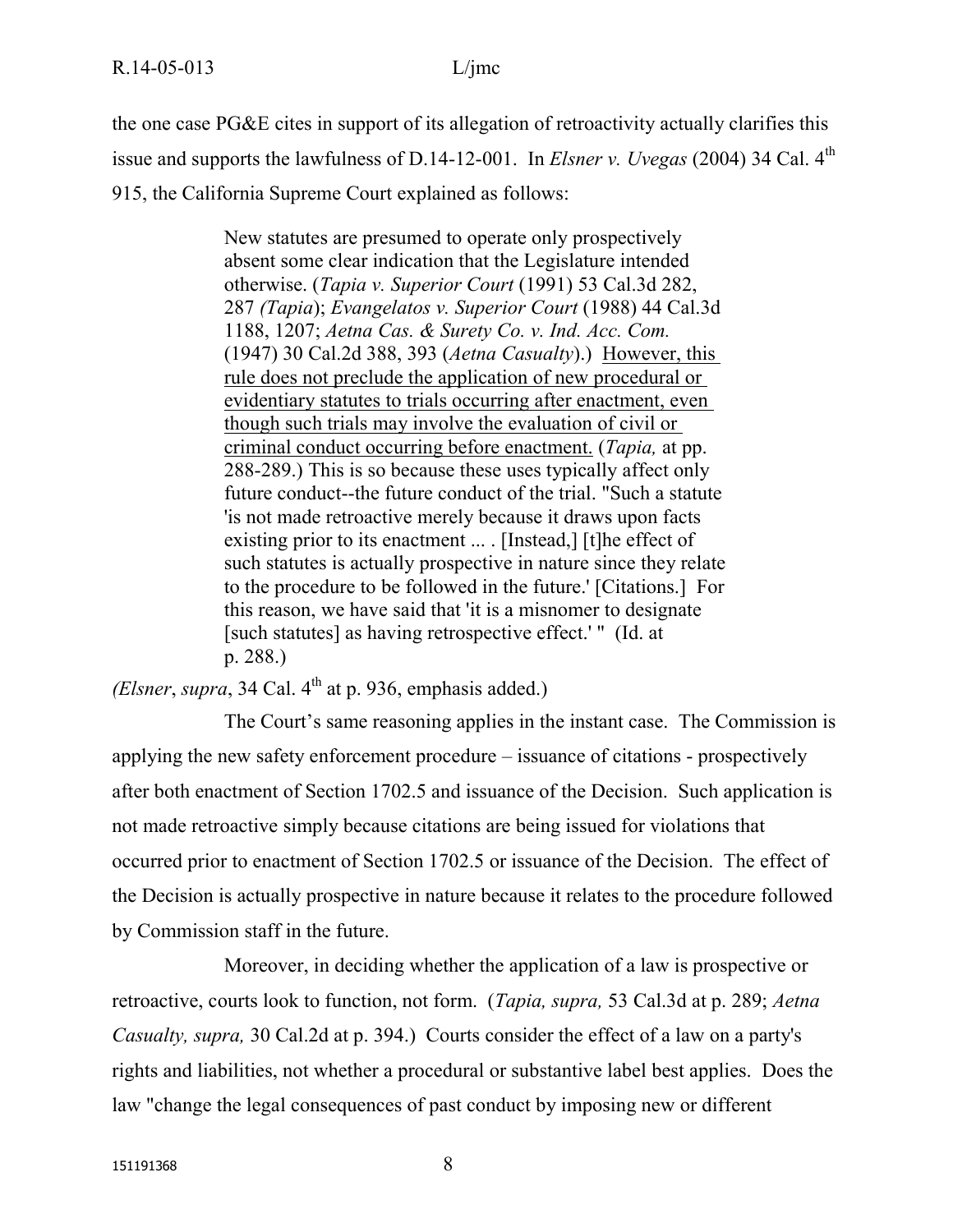liabilities based upon such conduct[?]" (*Tapia,* at p. 291.) Does it "substantially affect existing rights and obligations[?]" (*Aetna Casualty,* at p. 395.) If so, then application to a trial of preenactment conduct is forbidden, absent an express legislative intent to permit such retroactive application. If not, then application to a trial of preenactment conduct is permitted, because the application is prospective. *(Elsner*, *supra*, 34 Cal. 4<sup>th</sup> at pp. 936-937.)

In this instance, the issuance of citations for violations that occurred prior to the enactment of Section 1702.5 or the issuance of the Decision will not result in imposing any new or different liabilities on PG&E, or substantially affect existing rights or obligations, or change the legal consequences of past conduct in any manner whatsoever. PG&E is already required to comply with GO 95, GO 128, GO 165, GO 166, GO 174, or other related decisions, codes or regulations applicable to electrical supply facilities. Similarly, PG&E is already subject to penalties as specified in the Public Utilities Code, including sections 2107 and 2108. The Decision does not create any new violation – it simply creates a new safety enforcement procedure by which the Commission can expedite prompt correction of safety violations.

Hence, we find PG&E's allegation that the Decision results in an unlawful retroactive application of the law lacks merit. Thus, no good cause exists for granting rehearing on this issue.

### **C. The Commission correctly adopted an administrative limit based on the statutory maximum in section 2107.**

Section 1702.5 (a) (3) provides: "The commission shall adopt an administrative limit on the amount of monetary penalty that may be set by Commission staff." The Decision provides, in pertinent part, as follows: "In the electric safety citation program, we adopt the administrative limit set forth in Resolution ALJ-274 [the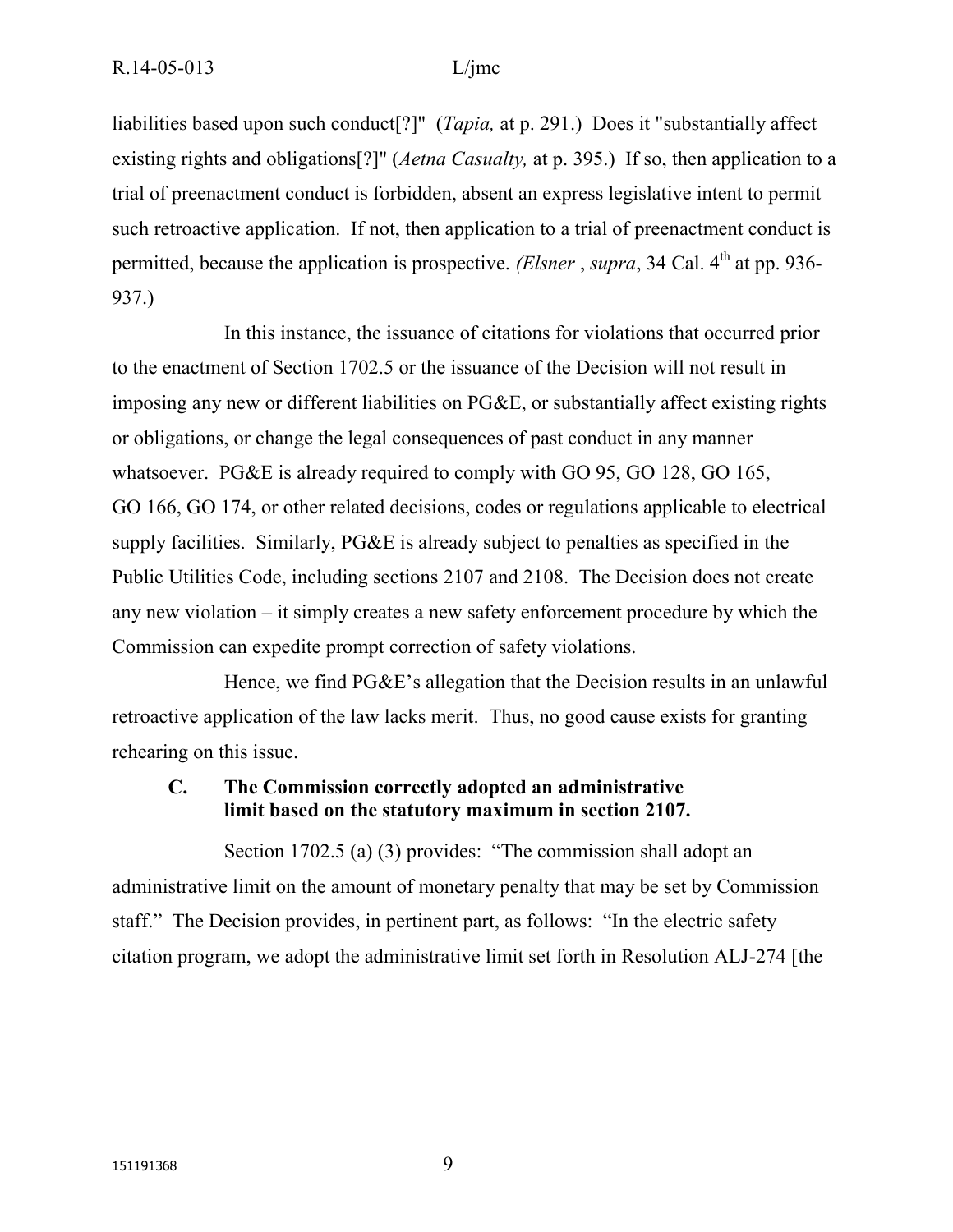gas safety citation program], based on the statutory maximum in §2107." (D.14-12-001, p.  $28.1^{10}$ 

PG&E alleges that the Decision fails to adopt any administrative limit. PG&E also alleges that the Decision's reliance on Resolution ALJ-274 is misplaced because Resolution ALJ-274 was issued prior to the passage of SB 291 and has no bearing on whether the electric safety citation program complies with SB 291. (Rhg. App., pp. 4-5.) Specifically, PGE alleges:

> When enacting SB 291, the Legislature was well aware that "current law" or "existing law" already set a "penalty between \$500 and \$50,000 for each offense." In adding Section 1702.5(a)(3), the Legislature could only have intended the Commission to have an administrative limit in addition to the existing statutory limit. . . . By adopting an administrative limit equal to the statutory limit, Decision 14-12-001 turns the Legislature's "administrative limit" language in Section 1702.5(a)(3) into an idle act. (Rhg. App., pp. 4-5.)

To support this allegation, PG&E cites to the legislative history of SB 291**<sup>11</sup>** and asserts that it is a well-established tenet of statutory construction that courts will avoid a construction that renders any part of a statute meaningless, or extraneous, or that suggests the Legislature engaged in an idle act. (Rhg. App., pp. 4-5.)

  $\frac{10}{2}$  In the OIR initiating this proceeding, the Commission stated that Resolution ALJ-274 meets the requirements of SB 291. Regarding the provision requiring that the Commission adopt an administrative limit on the amount of the monetary penalty that may be set by the Commission staff, the OIR stated:

Resolution ALJ-274 set a limit per violation, based on the statutory maximum in § 2107. Because there can be more than one violation per citation, this per-violation limit does not limit the total amount of penalty that could be imposed by a Commission staff-issued citation. It is not clear that SB 291 requires a per-citation limit, so the existing per-violation limit appears to comply with the statute. We will, however, consider as a policy matter in this proceeding whether a per-citation limit should also be implemented. (OIR at 6.) (D.14-12-001, pp. 27-28.)

**<sup>11</sup>** Rhg. App., p. 4, fn. 8 cites to Bill Analyses of SB 291 dated March 28, 2013, April 17, 2013, June 14, 2013, and September 11, 2013. The analyses are available at [http://www.leginfo.ca.gov.](http://www.leginfo.ca.gov/) Go to Bill Information 2013-2014, search for SB 291.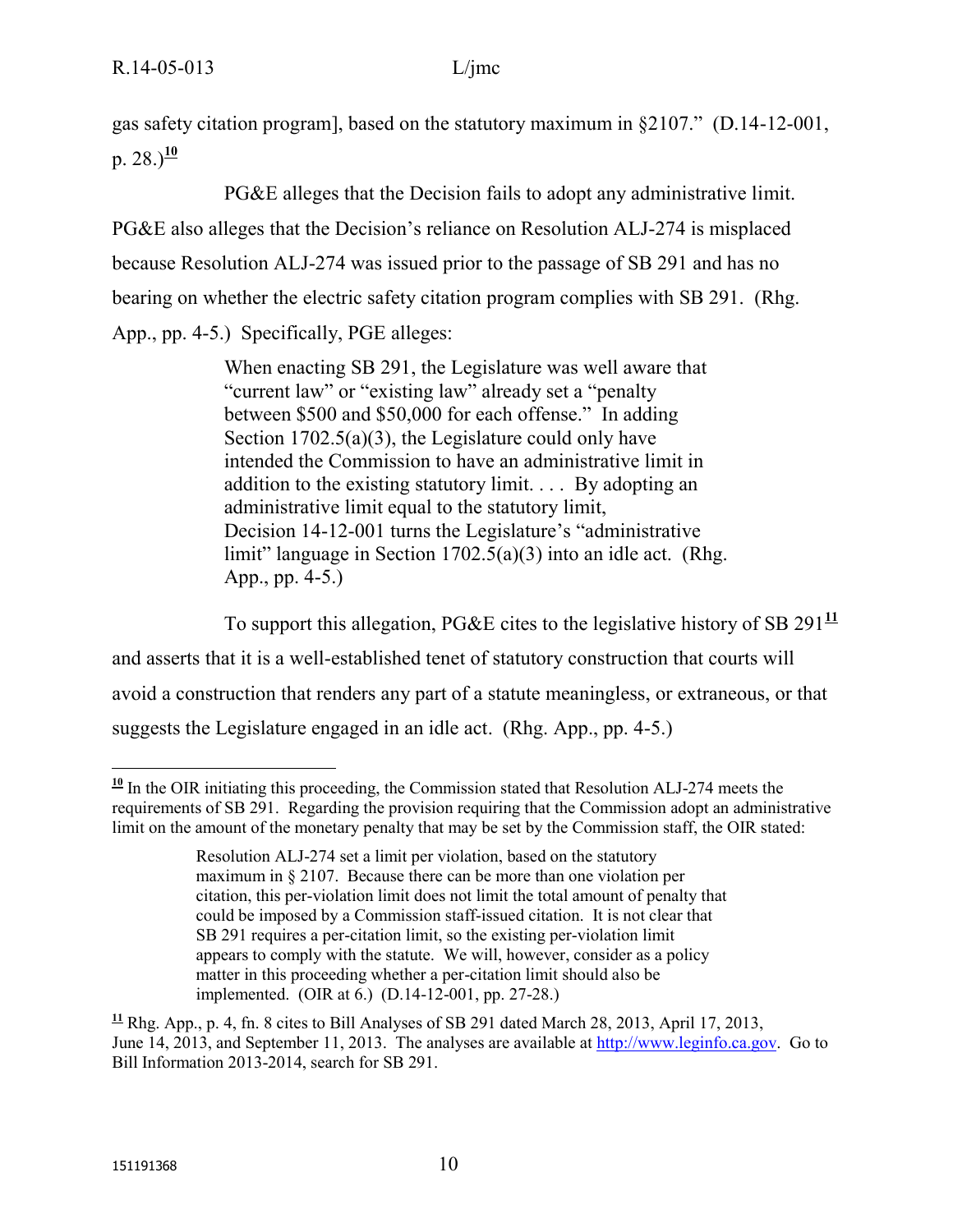We find this allegation to lack merit. Once again, PG&E is alleging noncompliance with the statute when none exists. Moreover, PG&E is speculating about the Legislature's intent without any evidence to support its claim.<sup>12</sup> Contrary to  $P G \& E$ 's allegation, the legislative history of SB 291(cited to by PG&E) shows that the Legislature was well aware of Resolution ALJ-274, including the authority delegated to Commission staff to issue citations and the penalty for each citation. For example, the Senate Energy, Utilities and Communications Committee's March 28, 2013 analysis of SB 291, as introduced, demonstrates unequivocally that the Legislature intended to extend that same authority to electrical corporations:

> Authority is already [given] to staff under ALJ-274 to cite and fine gas corporations, and the author seeks to extend that authority to electrical corporations. . . .

In addition, the monetary fine for staff citations is predetermined to be the maximum penalty allowed for in statute. Concerns that staff have too much authority should be alleviated by the establishment of the appeals process.**<sup>13</sup>**

Further, there is no language in Section 1702.5 prohibiting the Commission from using existing statutory limits set forth in section 2107 as the administrative limit on the amount of monetary penalty that may be set by Commission staff. Again, the electric safety citation program does not create any new violations. It simply provides Commission staff with a new safety enforcement procedure - the ability to issue citations - for violations of existing law such as GOs 95, GO 128, GO 165, GO 166, GO 174, "or other related decisions, codes or regulations, all of which are already subject to penalty amounts set forth in section 2107." (D.14-12-001, pp. 11 & 43 [Ordering Paragraph 1].)

 $\overline{a}$  $12$  Pursuant to Section 1732, [t]he application for a rehearing shall set forth specifically the ground or grounds on which the applicant considers the decision or order to be unlawful. . . ." (Pub. Util. Code, §1732.) PG&E's allegation fails to specify, analyze, or explain how the Decision violates any legal authority or requirement, as required by section 1732, and should be dismissed on this ground alone.

**<sup>13</sup>** Bill Analysis of SB 291, March 28, 2013 (emphasis added). The analysis is available at [http://www.leginfo.ca.gov.](http://www.leginfo.ca.gov/) Go to Bill Information 2013-2014, search for SB 291.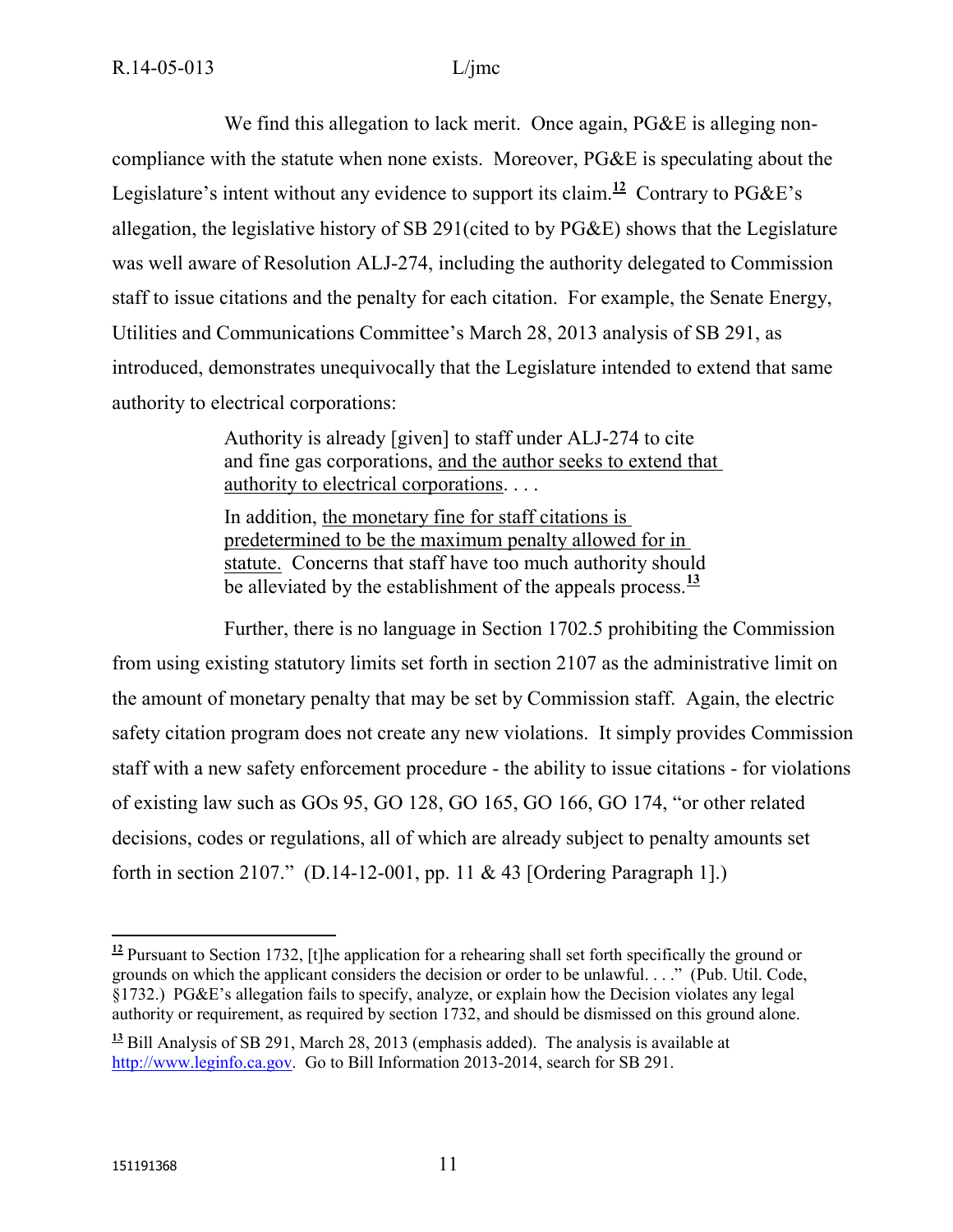Accordingly, we find that PG&E's allegation that the Decision failed to adopt an appropriate administrative limit lacks merit and rehearing is denied.

PG&E also alleges that by requiring staff to assess the maximum penalty (subject to discretionary reductions) the Decision violates both the plain language and legislative intent of Section 2107 and SB 291, but provides no further analysis of this allegation. (Rhg. App., p. 5.)

Pursuant to Section 1732, [t]he application for a rehearing shall set forth specifically the ground or grounds on which the applicant considers the decision or order to be unlawful. . . ." (Pub. Util. Code, §1732.) On this issue, PG&E has failed to comply with this statutory requirement because it has failed to specify, analyze, or explain how the Decision violates any legal authority or requirement in this allegation. Accordingly, we deny this allegation on this ground.

### **D. The Decision is neither unconstitutionally vague about what constitutes a violation nor does it conflict with GO 95.**

PG&E alleges that the Decision is unlawful because it fails to provide fair notice about the kinds of utility conduct subject to the electric safety citation program. (Rhg. App., p. 2.) PG&E also alleges that the Decision is unconstitutionally vague about what constitutes a violation. (Rhg. App., p. 6.)

PG&E supports this allegation by citing to *Federal Communications Commission v. Fox Television Stations, Inc*. (2012) 132 S.Ct. 2307. In that decision, the United States Supreme Court observed that the "regulation at issue was so broad and so vaguely worded that it did not give regulated parties "fair notice" of conduct that would be subject to sanction and imposed effectively no limit against arbitrary enforcement." (Rhg. App., p. 6.) PG&E argues that [t]he Commission's adoption of the electric citation program fails for the same reason." (Rhg. App., p. 6.) PG&E's reliance on this decision is misplaced.

In D.14-12-001, the Commission clearly describes what conduct would be subject to a citation. Specifically, the Decision authorizes staff to issue citations to any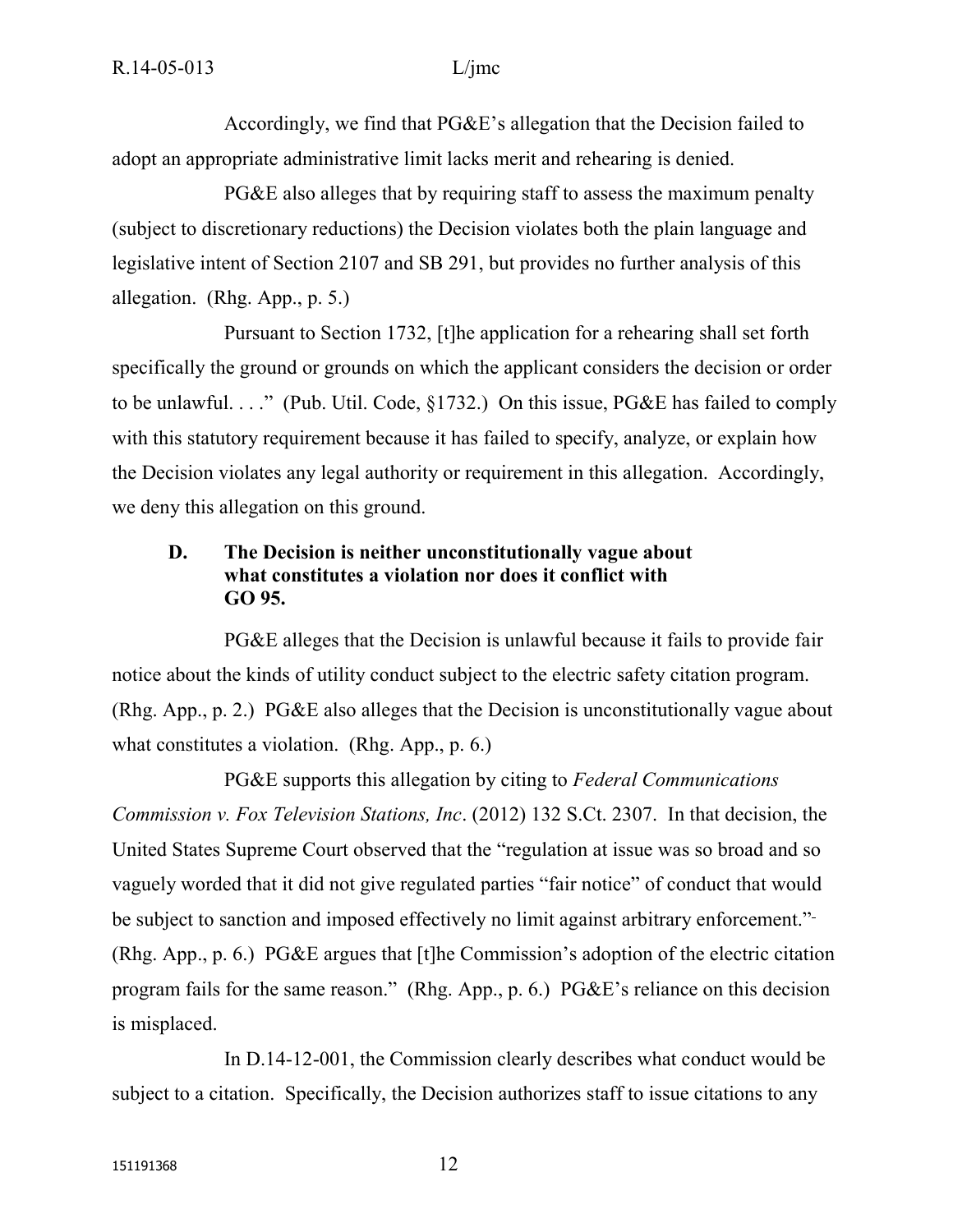electrical corporation owning or operating electrical supply facilities for violations of GO 95, GO 128, GO 165, GO 166, GO 174, "or other related decisions, codes or regulations applicable to electrical supply facilities." (See D.14-12-001, pp. 11  $\&$  43 [Ordering Paragraph 1].) In addition, the contents of a citation shall include a specification of each alleged violation, including references to the portion of the general order or general orders, or other decision, code or regulation allegedly violated, among other requirements that had been violated. (See D.14-02-001, Appendix A, p. 1.)

Hence, the Decision is abundantly clear about what conduct constitutes a violation and would be subject to citations pursuant to the electric safety citation program. Therefore, we find this allegation to lack merit, and thus, rehearing is denied on this issue.

## **E. Rehearing is denied on the allegation that the Commission has not followed its own precedent involving its maintenance requirements.**

PG&E also alleges that the Decision contradicts the Commission's own precedent about the purpose of the Commission's maintenance requirements. (Rhg. App., p. 6.) Specifically, PG&E argues that if a utility has a schedule to repair violations consistent with the priorities in Rule 18A of GO 95, the utility should not be subjected to daily fines or citations simply because all violations have not yet been addressed as of the day the Commission begins an audit. (Rhg. App., p. 7.)

Again, PG&E has failed to specify, analyze, or explain how the Decision violates any legal authority or requirement with respect to this allegation, and has failed to comply with section 1732. Accordingly, rehearing on this issue is denied.

### **III. CONCLUSION**

For the reasons discussed above, PG&E has failed to demonstrate legal error in the Decision. Accordingly, PG&E's application for rehearing of D.14-12-001 is denied. However, for purpose of clarification, Section 1.B.1 of Appendix A of D.14-12-001 should be modified to incorporate the language set forth in Section 1702.5 (a)(2). Rehearing of D.14-12-001, as modified, should be denied.